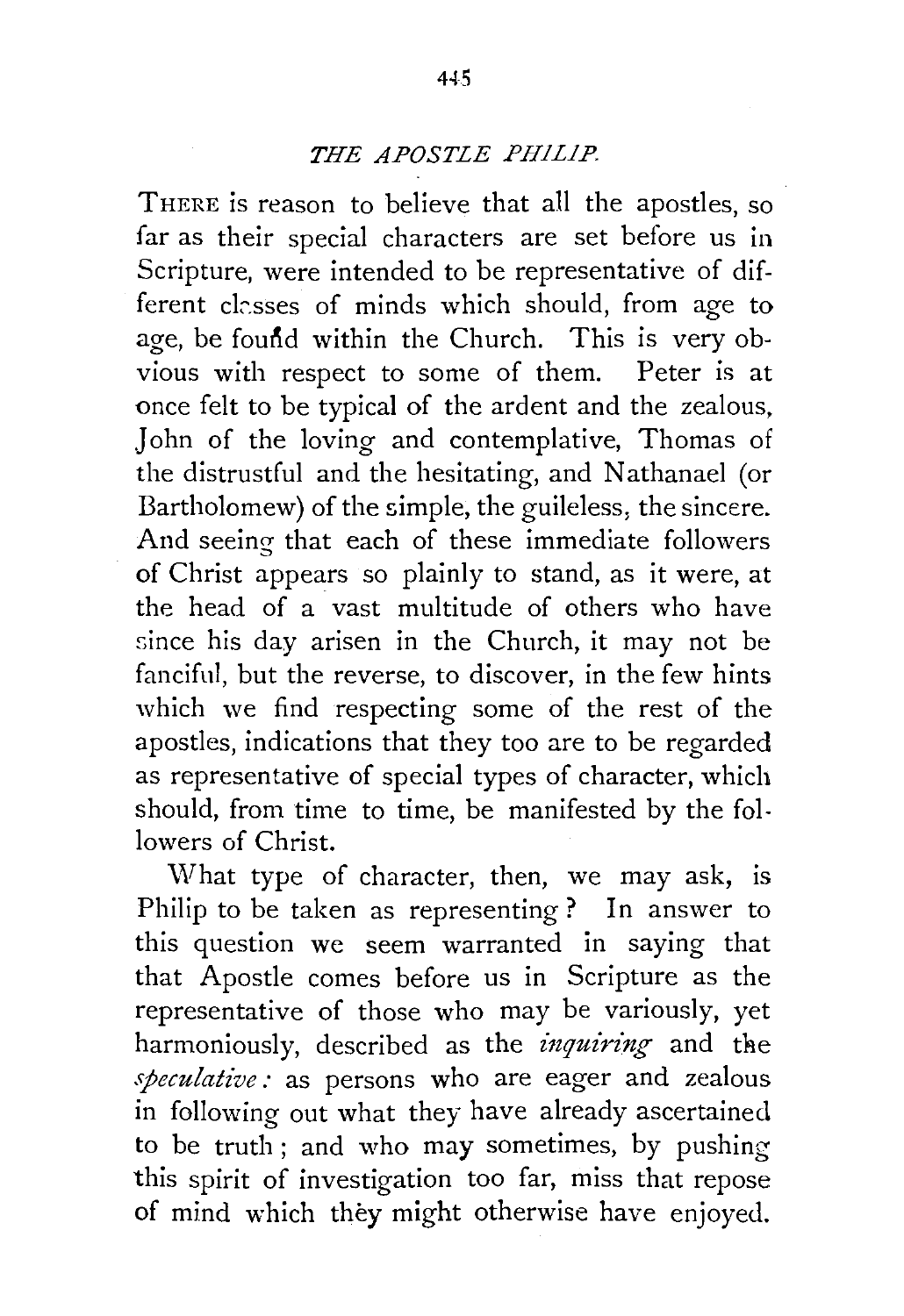\Ve shall refer by-and-by to a remarkable illustration of this type of character which has been furnished in a celebrated writer and thinker of recent times. But let us first of all see whether the accounts which we possess of the Apostle Philip are such as to fit in with and substantiate that idea of his mental tendencies and habits which has been suggested.

The passage which throws the clearest light upon Philip's character is found in Chapter xiv. of St. John's Gospel. We there read *(Verses* 8, 9) that, as Jesus was speaking to his disciples, '' Philip saith unto him, Lord, shew us the Father, and it sufficeth us. Jesus saith unto him, Have I heen so long time with you, and yet hast thou not known me, Philip? he that hath seen me hath seen the Father; and how sayest thou then, Shew us the Father?" It is evident that the Apostle is here manifesting an unduly inquisitive spirit. He shews himself ardently desirous of obtaining a full acquaintance with the most momentous of all subjects ; but he is at the same time betrayed by his blinding eagerness into overlooking those advantages which were in fact within his reach, and which, if properly improved, would have led to the satisfaction which he desired. We cannot but think that Philip had long been pondering the request which he now so earnestly addresses to his Master. To reach a full and satisfying knowledge of the Father, to behold in some sensible and striking form the glory of the invisible God, was the great desire which for a time had been slumbering in his heart. And now he finds an opportunity, which he at once and eagerly embraces, of giving utterance to this long- cherished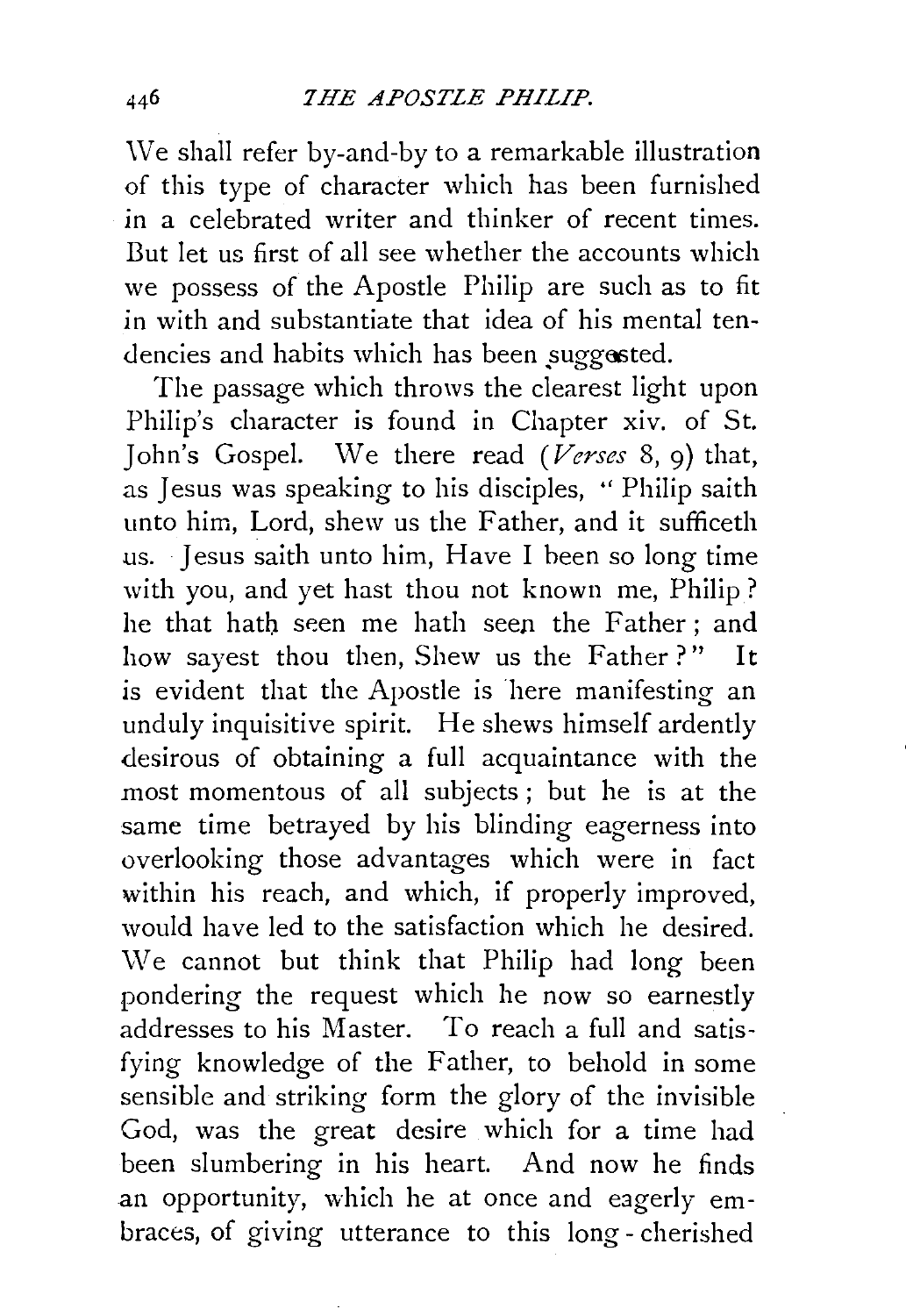wish. Christ has been speaking of the many mansions in his Father's house ; and after declaring that the object of his temporary departure was to prepare a place among these for his disciples, has said unto them, "And whither I go ye know, and the way ye know." Upon this Thomas, with characteristic distrust and caution, exclaims, " Lord, we know not whither thou goest; and how can we know the way?" *His* implied doubts and questionings are set at rest by the impressive and comprehensive words of Jesus: '' I am the way, and the truth, and the life ; no man cometh unto the Father but by me;" and then the Saviour adds: "If ye had known me, ye should have known my Father also; and from henceforth ye do know him, and have seen him." But now has come the opportunity which Philip desired. The words of Christ touch upon that very point which has attracted his own earnest attention, and roused his deepest curiosity. He has hitherto kept silent respecting it, fearing perhaps lest there might be something improper, or even impious, in giving :utterance to the thoughts and wishes which have been excited within him. But now that very lan- .guage which *he* hesitated to employ has been made use of by Christ Himself. The Saviour has spoken of "seeing" the Father; and his disciple, feeling that he might now venture to express those feelings which had hitherto found no vent in language, but had on that very account burned all the more hotly in his bosom, exclaims with almost breathless im-.petuosity, "Lord, *sluw* us the Father, and it sufficeth  $\overline{u}$ .

The impression thus made upon our minds as to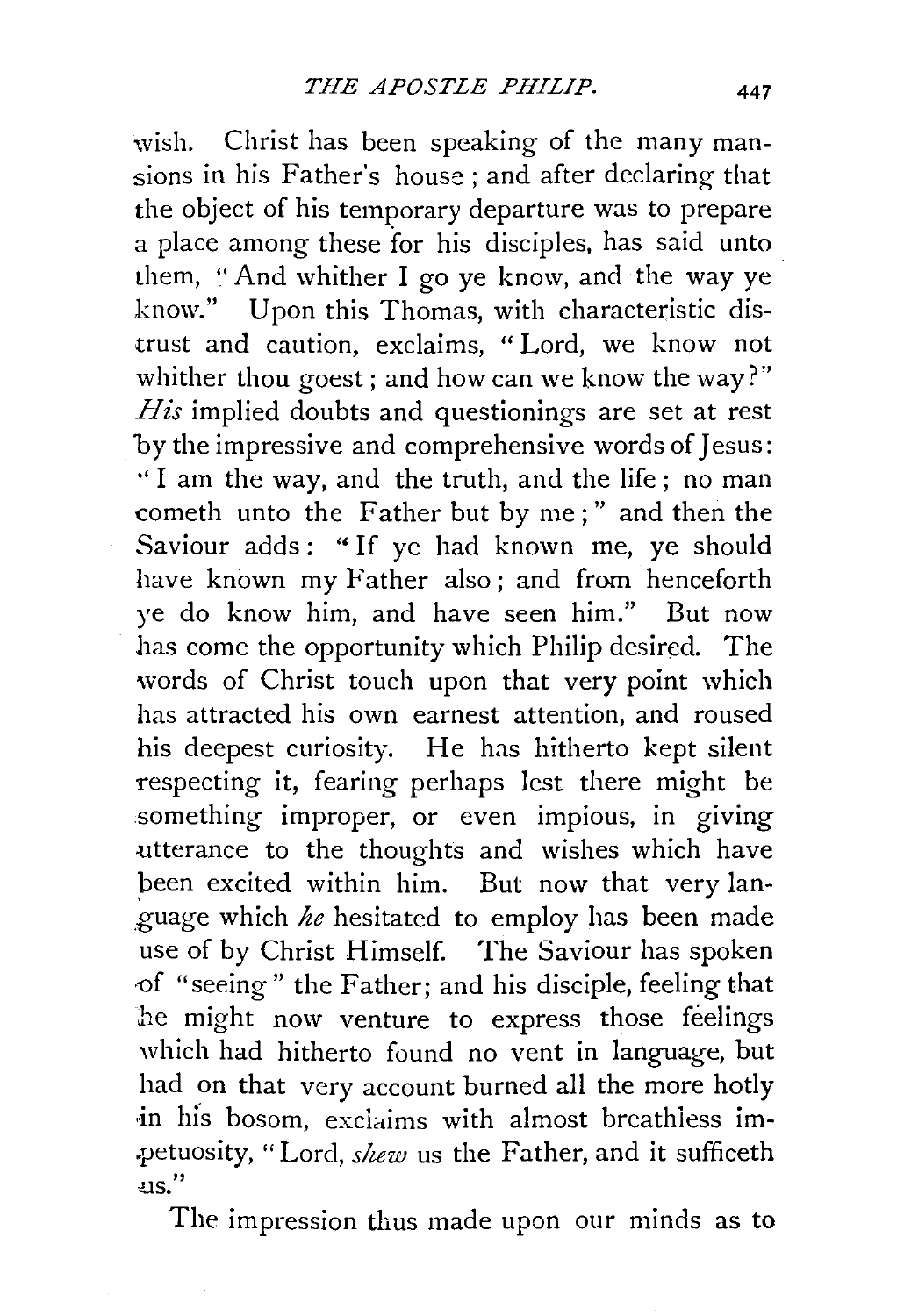the special character of Philip is confirmed by all else that we learn regarding him. Only in three other passages is he brought prominently before us in the Gospels, and each of these sustains the belief that he was of a peculiarly inquiring spirit-a spirit so far. good and commendable, but which, unless watched and checked, might easily pass into the phase of mere curious inquiry or unprofitable speculation. The first time he is presented to· us is when, after himself being called by Christ, we are told (John i. 45): "Philip findeth Nathanael, and saith unto him, We have found him, of whom *Moses in the law, and the prophets, did write, Jesus of Na*zareth, the son of Joseph." These words indicate that Philip was led to acknowledge the Messiahship of Jesus, only as the result of studious investigation. He had carefully examined the statements of Moses and the prophets, and it was not till he had found that they had their exact fulfilment in Jesus of Nazareth, that he enrolled himself amongthe Saviour's disciples. The same tendency to inquiry is suggested by the manner in which he replies to the prejudices of him whom he addressed. "Nathanael," we are told, "said unto him, Can' there any good thing come out of Nazareth ? " and Philip, dealing with this objection in the only way which, had it occurred to himself, he would have felt satisfactory, urges Nathanael to a personal examination of the point at issue, and replies, "Come and *see."* In perfect harmony with a11 this are the two other occasions on which he is presented to us in the Gospels. At John vi. 5-7, we read : "When Jesus lifted up his eyes, and saw a great company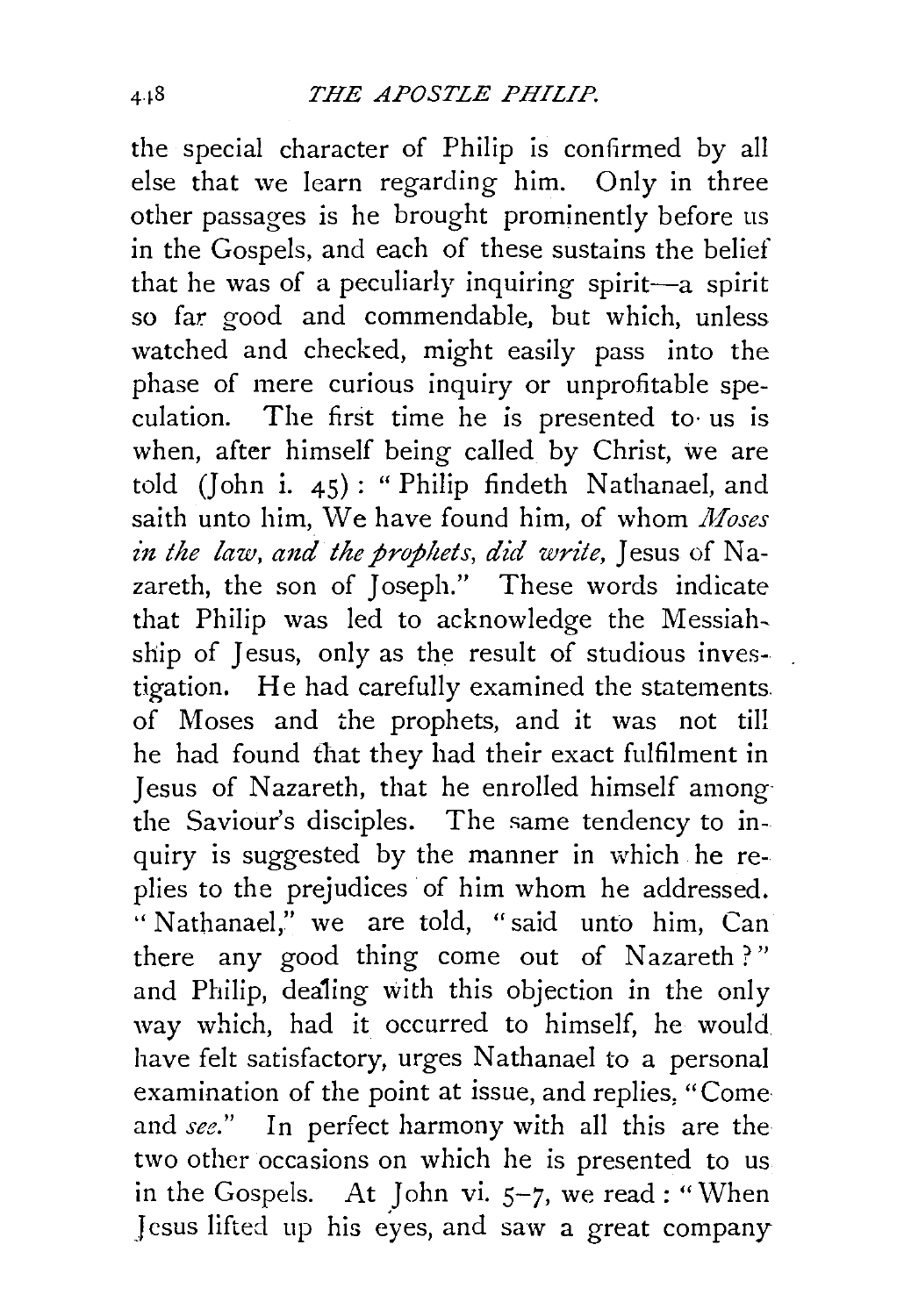come unto him, he saith unto Philip, Whence shall we buy bread, that these may eat ? And this he said to prove him: for he himself knew what he would do. Philip answered him, Two hundred pennyworth of bread is not sufficient for them, that every one of them may take a little." The special appeal which Christ made at this time to Philip has greatly perplexed the commentators. Alford remarks: "Why to *Philip* does not appear: perhaps some reason lay in the πειράζων αὐτὸν, which is now lost to us. • . . I would take the circumstance as simple matter of fact, implying perhaps that Philip was nearest to our Lord at the moment.'' Even Bengel seems here at fault. He can only say by way of explanation: "Boni doctoris est ex grege discipulorum unum aliquem, cui opus est, interdum provocare. Fortasse Philippus etiam rem alimentariam curabat inter discipulos." But with the clue we have already found to Philip's special character, the particular appeal now made by Christ to him seems full of meaning. The hint contained in the  $\pi \epsilon_4 \rho d \zeta_{\omega} \rho d \tau_{\omega}$  of the Evangelist is not, in the language of Alford, "lost to us." On the contrary, the object of Christ is clear. He knew the peculiar character of Philip. Long ere Jesus spake, that disciple, in accordance with his constitutional tendency, had been questioning with himself *how* that great multitude could possibly be fed. He had even calculated the exact sum which would be required to buy bread for them, so that every one might "take a little." The instantaneous answer which he gives to his Master's. question shews that his mind had been busily en-VOL. VI, 29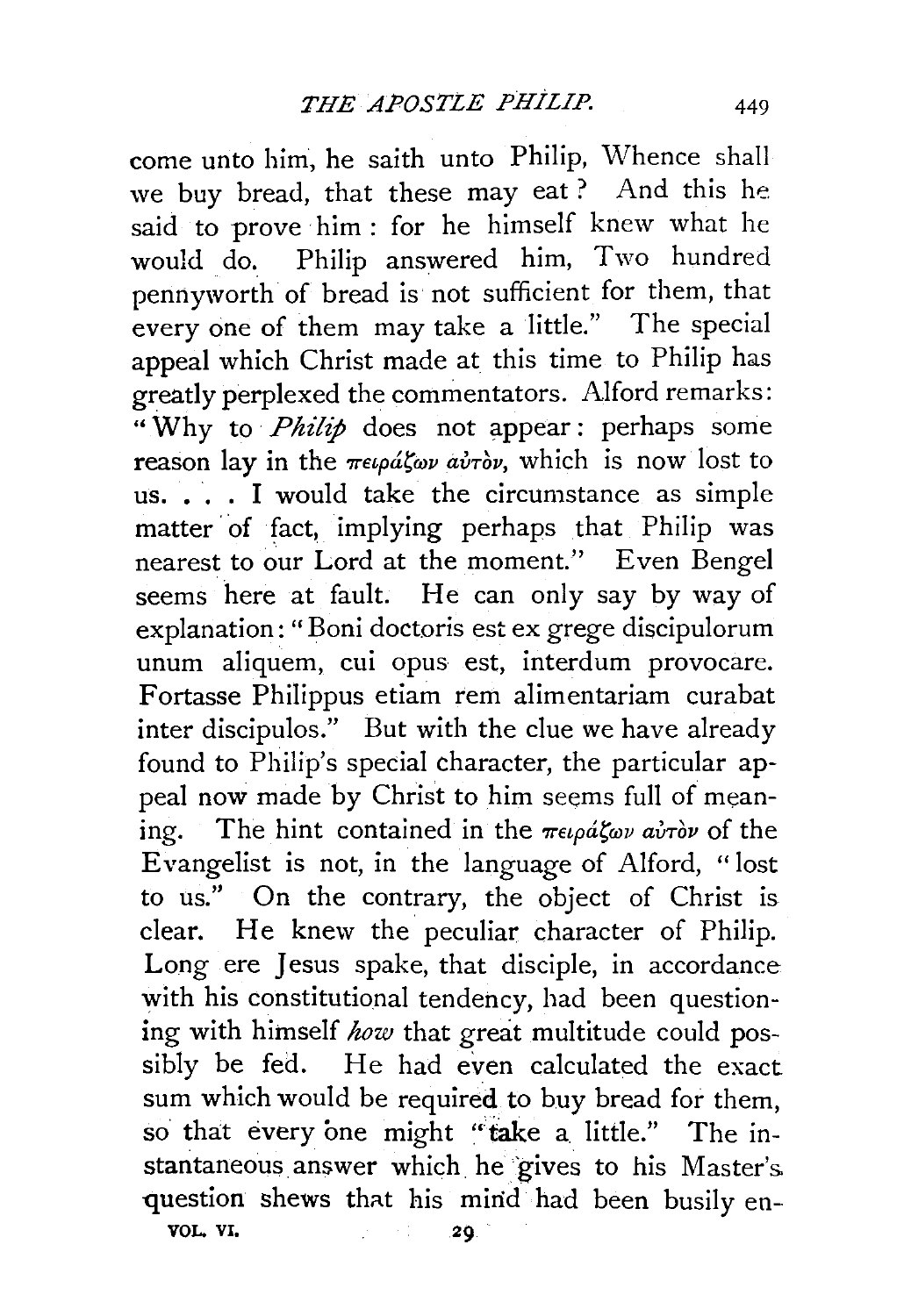gaged with the problem to be solved; and thus we see how much point there was in the question which Christ now asked being addressed to him rather than to any other of the apostles.

Again we read *(John xii. 20-22)*: "And there were certain Greeks among them that came up to worship at the feast : the same came therefore to Philip, who was ot Bethsaida of Galilee, and desired him, saying, Sir, we would see Jesus. Philip cometh and telleth Andrew : and again Andrew and Philip tell Jesus." Here, likewise, the commentators are puzzled. "For what reason," says Alford, *"Philip*  was selected, it is impossible to say." And if this were the only passage in which that Apostle was mentioned, we should at once admit the truth of the remark. There is certainly nothing in the passage taken by itself to give any indication of Philip's character, or to enable us in any way to understand why the Greeks applied to him. But if the idiosyncrasy of the Apostle was really such as we have already appeared to find it, there does not seem any impossibility, or even any great difficulty, in accounting for the fact in question. Lange vaguely suggests the explanation when he says, "Perhaps their turning first to him depended upon a law of kindly attraction." 1 He does not say in what this attraction consisted, but, after the light which we have found other passages shedding on ·the special character of the Apostle, there does not seem much difficulty in discovering it. The Greeks referred to had, doubtless, inquired beforehand respecting those most in the confidence of Jesus. They would wish to ascer-

• "Life of Christ," iv. 53·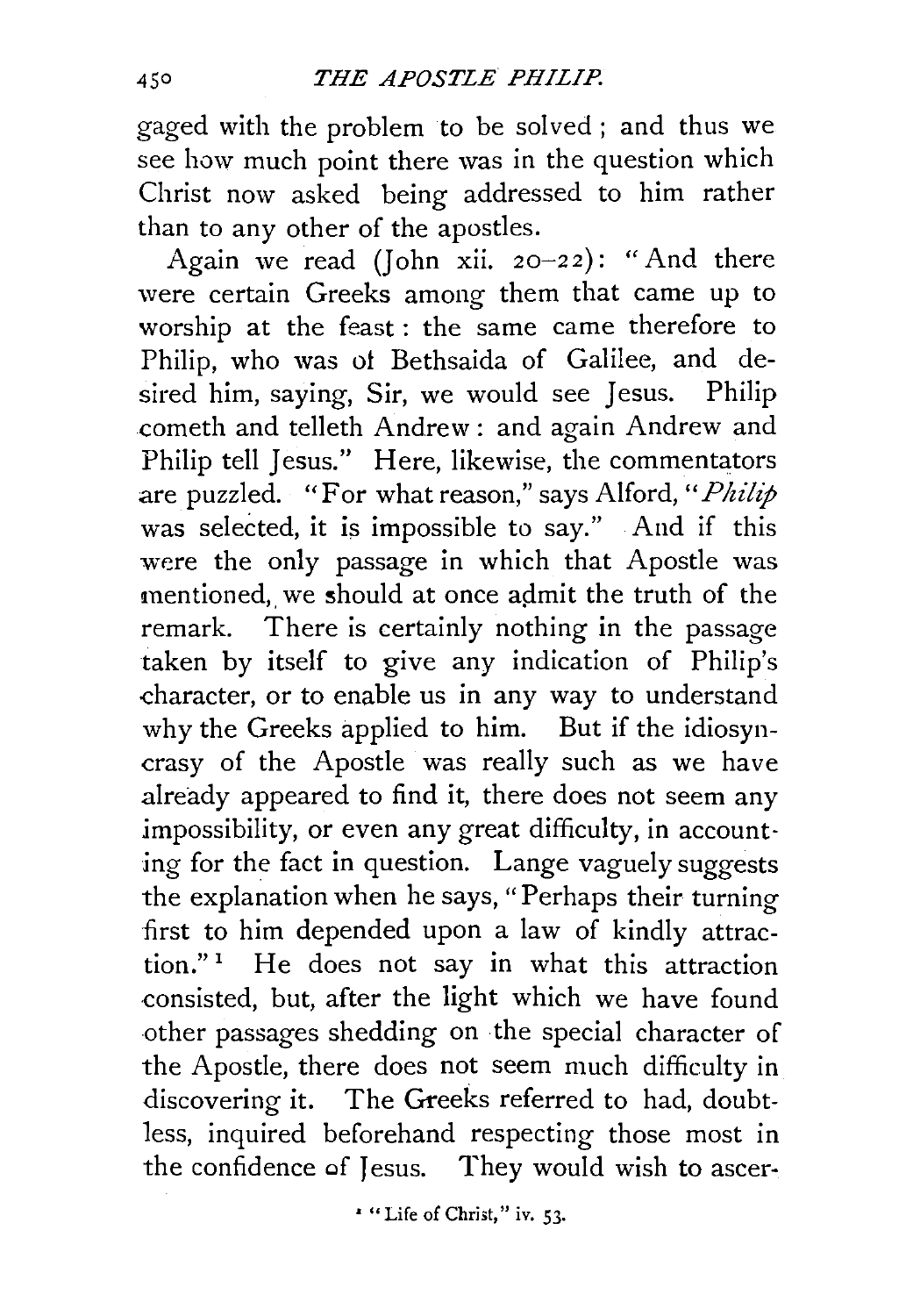tain which one of his immediate followers was likely to shew most sympathy with the request they were to make. And may we not say that Philip would soon be selected as the man ? He, if any one, would feel with, and assist, those labouring under the influence of an inquiring spirit. Without refining unduly on the subject, we may be allowed to observe that the passage under consideration fits in admirably with all we have already ascertained respecting Philip. There seems an obvious congruity in the fact that that disciple who had formerly invited Nathanael to "come and *see"* the Saviour, and whose own great wish, the wish which at last he ventured to carry to his Master, was, "Lord, I would *.see* the Father," should now be the one appealed to for sympathy and aid by these eager supplicants, when the request which they had to prefer was expressed in the words, "Sir, *we* would *see* Jesus."

Such, then, is the kind of character of which the .Apostle Philip is the type : and it may now be worth ·while to let our minds dwell for a little both on the ·excellences which it exhibits and on the dangers to

which it is exposed.<br>An inquiring spirit---properly so called-is of the -utmost- importance in every department of human activity and achievement. It is those who have been in the habit of asking questions of Nature, and pressing for answers to them, that have been chiefly instrumental in extending the boundaries of know*ledge.* Others have been satisfied with what was .already ascertained. They have been content to be hemmed in by that circle of darkness which sur- $*$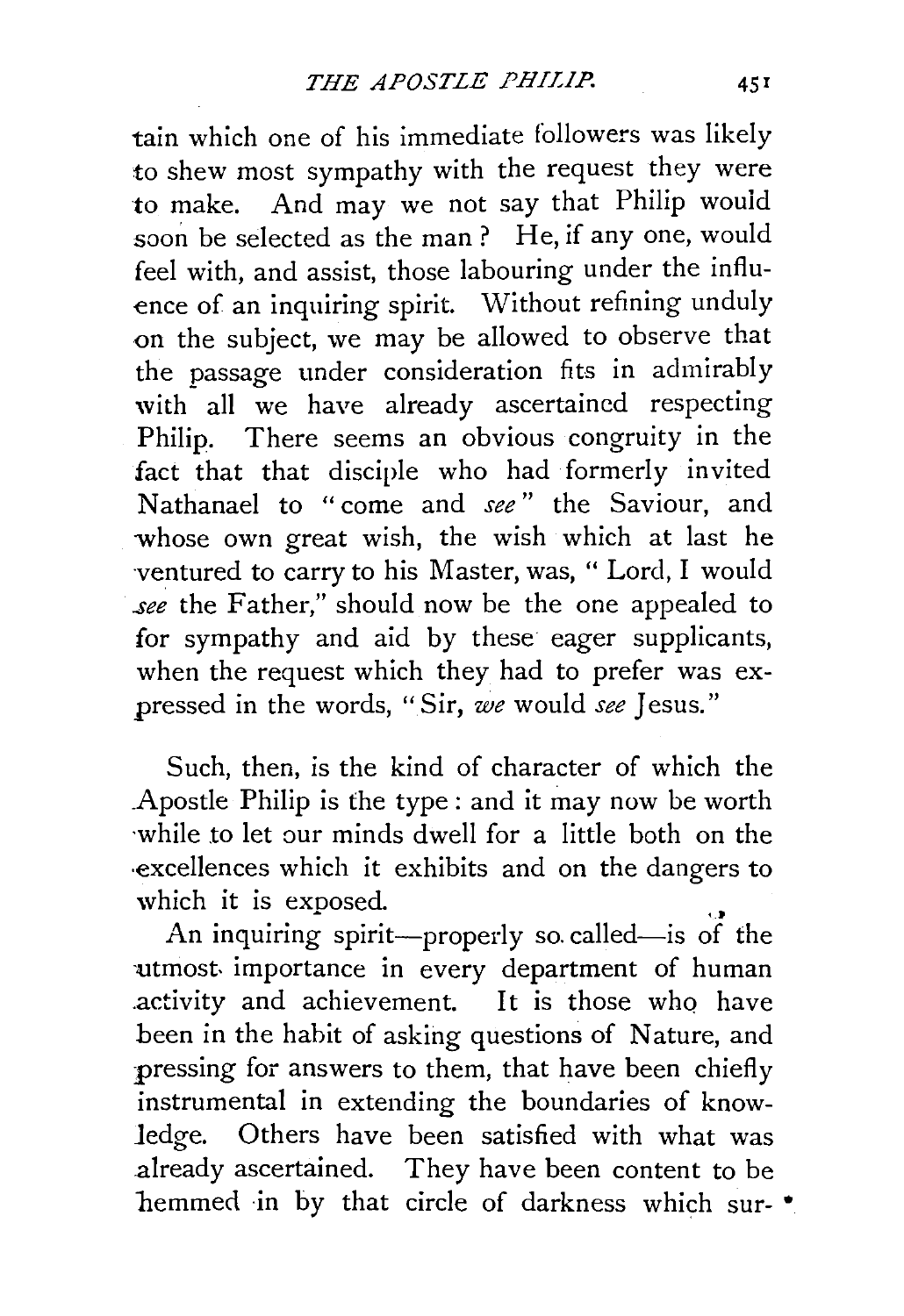rounded them, and have made no attempt to explore its mysteries; or to widen the circumference within which the light of science is enjoyed. But inquisitive and reflecting minds, by the unceasing questions which they put, have laboured to add something to the amount of man's knowledge, and have thus, at times, been led by the simplest incidents to a discovery of some of the most dominant and comprehensive laws of the universe. It is those who follow up Science to her most advanced outpost, and who, while standing there, inquire if it be not possible to take yet a further step, and to bring something more of earth and heaven within the domain of human cognizance, that are the real contributors to the advancement and elevation of our race. Others may conserve, but they, as it were, create. Others may be silent and receptive, but they are inquiring and communicative. And although many of their inquiries may not be answered by themselves, or in, their own day, yet, by instituting. them, they have given an impulse and direction to the human mind, which will, in all probability, hereafter lead to the desired success. Again and again has this proved to be the case. All those marvellous discoveries and equally marvellous applications of science, as. also all those social improvements, those deliverances from long- prevalent errors and superstitions, which our own day has so largely witnessed, have flowed from the efforts of men who were bold enough to put some question which others had never asked, or to follow out to their proper results inquiries which had been suggested by their predecessors.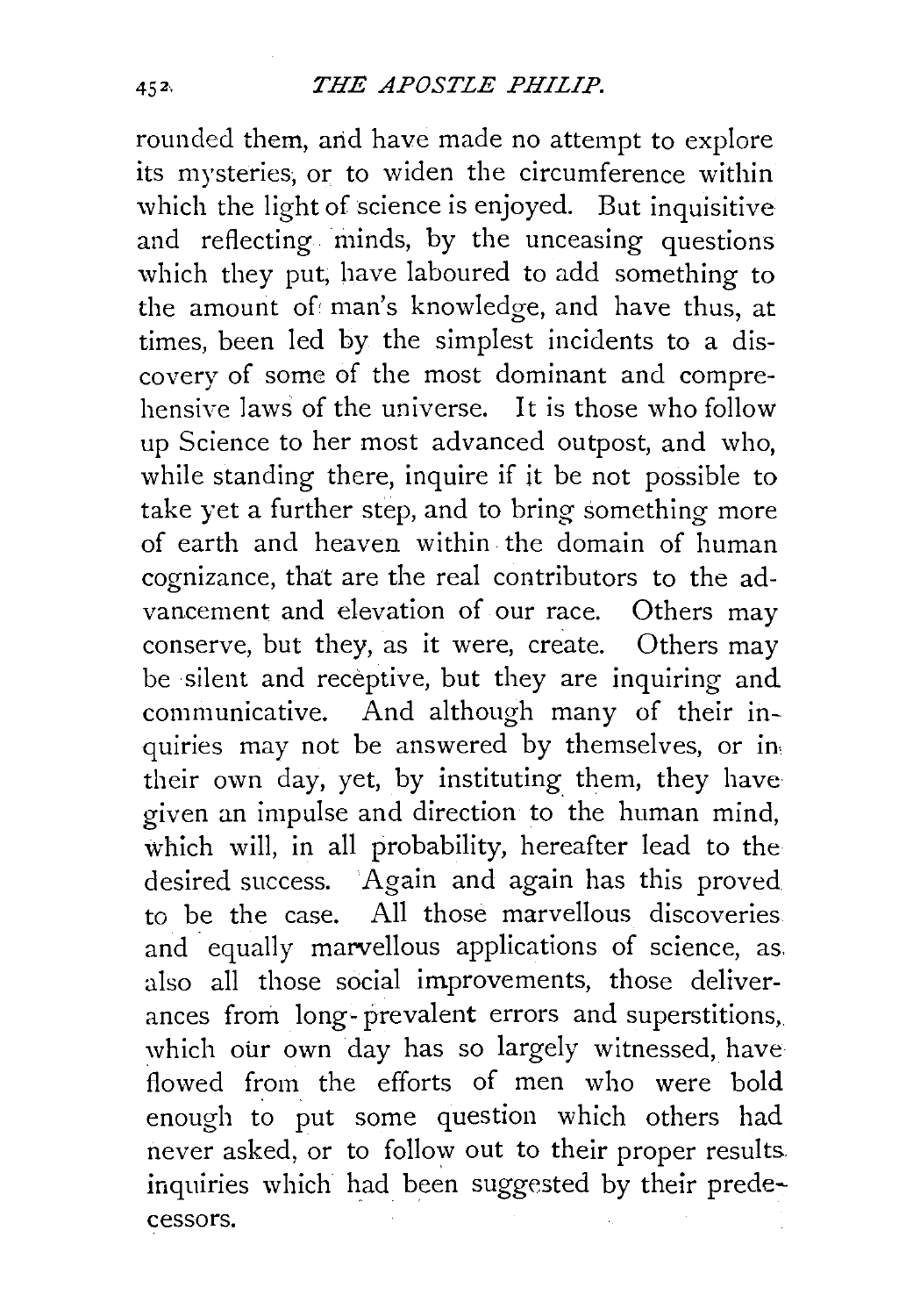Now this spirit of reflection and. inquiry, so valuable in other departments, is also of great importance within the province of religion. It is melancholy to think of the multitudes who hold· what faith they have in the gospel simply as a matter of tradition. They have shewn none of the spirit of Philip in examining into the grounds on which their belief rests; and hence they have not attained an intelligent and established faith. The evil consequence is twofold. On the one hand, many of the class referred to cling *w* their traditional beliefs with an obstinacy which takes no account of reason, and which is fatal to all progressive spiritual enlightenment. On the other hand, numbers who have taken no pains to be able to "give a reason of the hope that is in them," are apt to be carried away by any wind of doctrine which happens, for the time, to prevail—by any sort of heresy or scepticism which enjoys a temporary power and popularity. Nothing, then, is more important than to cherish a spirit of earnest and sustained inquiry with respect to all that falls within the domain of religion. There should be a sincere desire for "light," and for "more light." We cannot but feel that it is a noble, even though misdirected, wish to which Philip gave utterance when he exclaims, " Lord, shew us the Father, and it sufficeth us." This language is enough to prove that his thoughts were habitually fixed on things spiritual and eternal. Only a man living far above the passions and pursuits of the world would have been prompted to make such a request. His ambition was of the loftiest and purest character. It did not limit itself to the honours, the pleasures, or the riches of earth,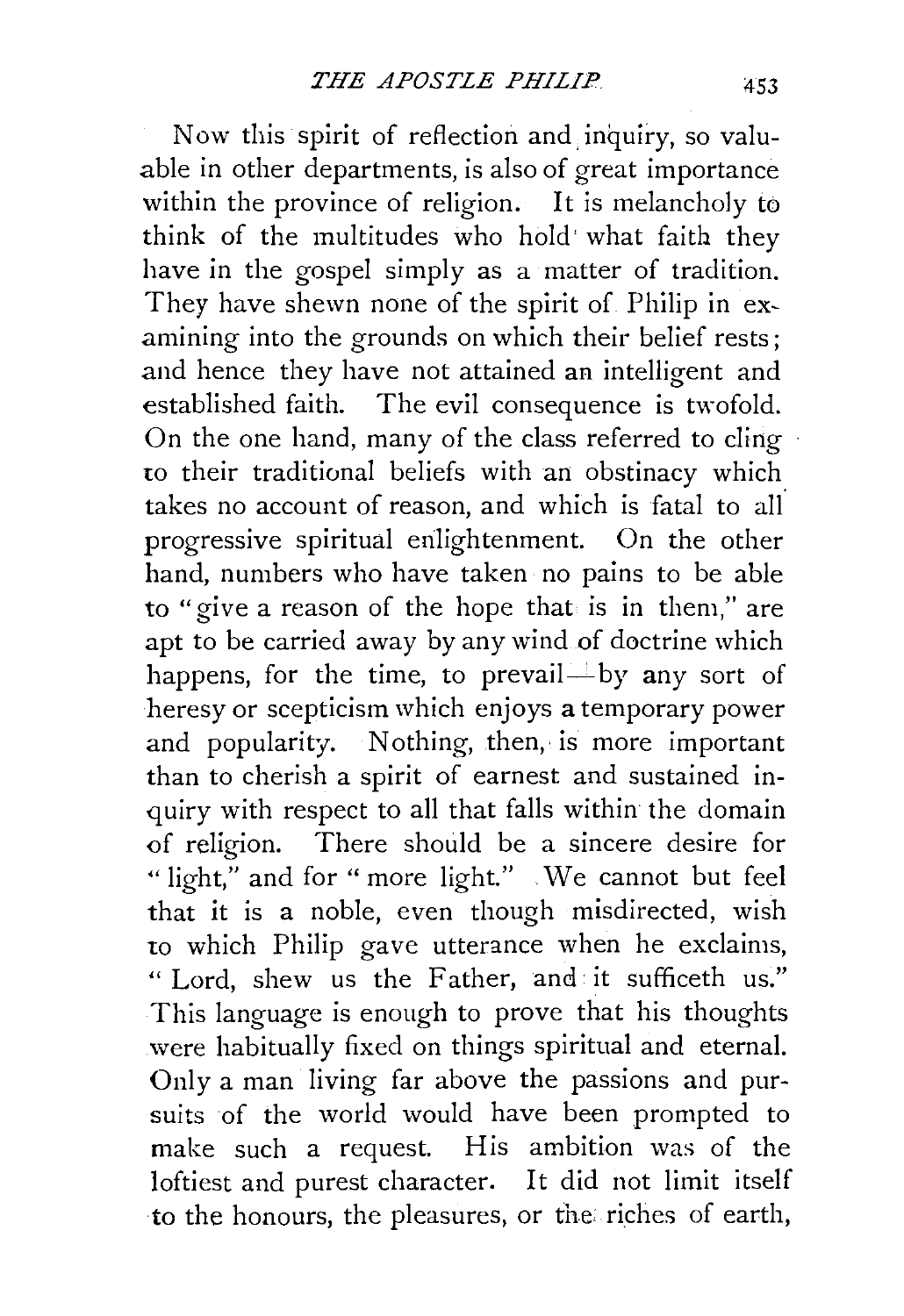but it vaulted upwards to a vision of God Himself. We behold more than an eagle's flight in the aspiration of Philip. We see the grand uprising of an immortal spirit to its native heaven — the sublime outburst of a soul which has awakened to its own vast capacities and wants, and which is persuaded that its necessities can be met only in communion with the Infinite and the Eternal.

But we must now notice the dangers which beset those who are possessed of a disposition like Philip, and the errors into which they are apt to be betrayed. A strongly *inquisitive* spirit is ever apt to become an unduly *speculative* one, and thus to waste itself in efforts which lead to no practical results. Thus had it been, to some extent, with Philip. He had allowed his mind to dwell on the great subject which specially attracted him, to the neglect of that source of instruction and satisfaction which was graciously placed within his reach. Only too many examples might be cited of men who, in the domain of earthly science, have, as it were, walked in his steps. They have been earnestly inquisitive, and so far well; but they have also become unduly speculative, and then have fallen into error. But let us restrict ourselves to the spiritual province, and find our illustration in John Foster, the eminent writer and thinker referred to in the beginning of this paper. A man of profound reflectiveness and earnest faith, he has made some contributions to the literature of our country which will probably live as long as the language itself. He has also left a number of expositions and illustrations of Scripture which are almost unequalled for the energy and originality they display. But he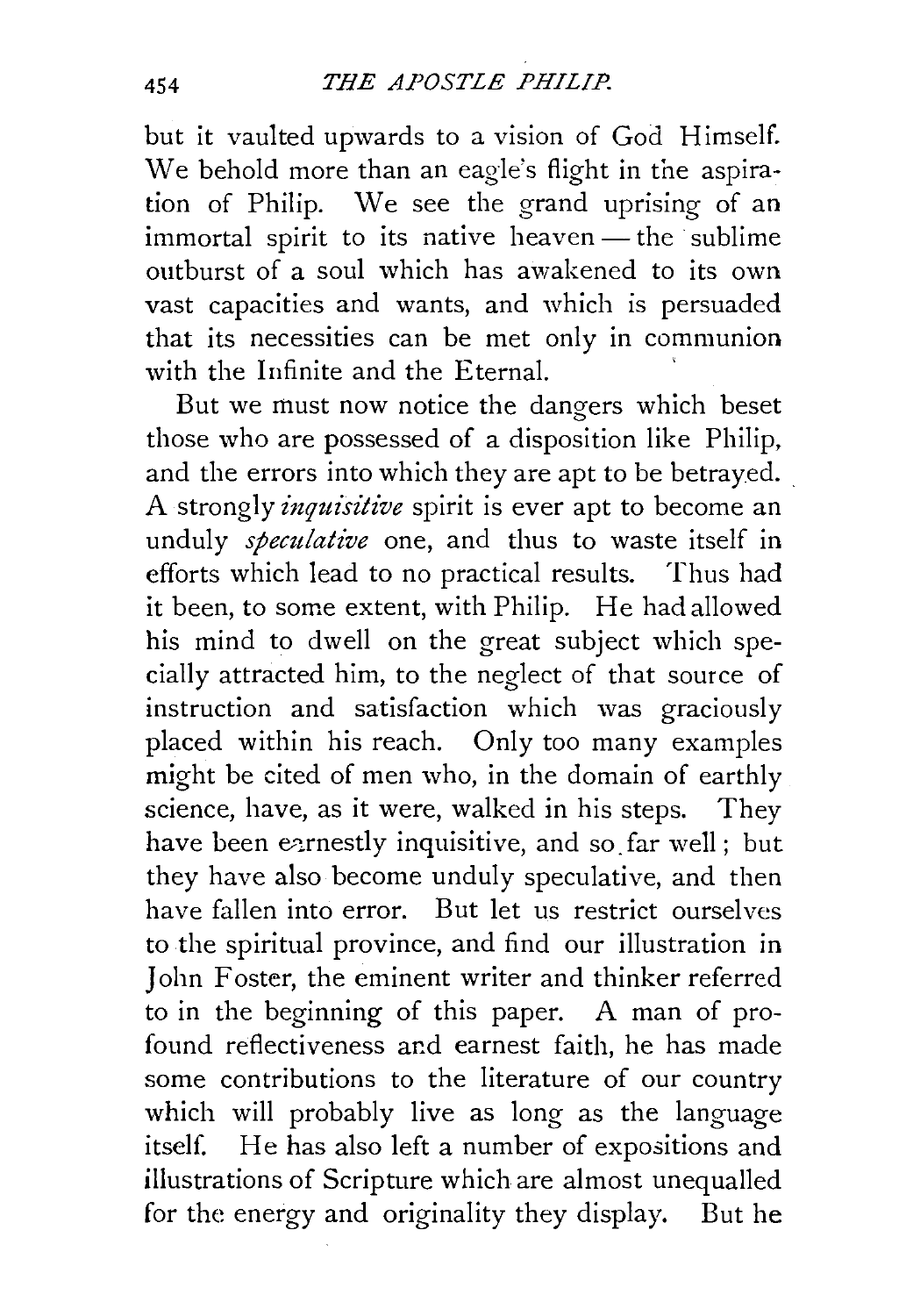was unfortunately too prone to indulge in vain and unprofitable speculation. Like Philip, he was always wishing to *see* what mortal eye has never seen; and thus he missed, to some extent, that tranquillity of spirit which he might otherwise have possessed. This tendency manifested itself in several ways, but 'was especially shewn in his speculations as to the state into which the soul is ushered after death. Again and again does he recur to this mysterious subject, and it is sometimes almost painful to mark the impatience which he exhibits in regard to it. " How strange," he says, "that revelation itself has kept it completely veiled." And while concluding that this concealment must be part of the " punitive economy" under which, on account of our sins, we are at present placed, he still allows himself, in a somewhat daring and unyielding spirit, to exclaim, "But that mysterious hereafter! We must submit to feel that we *are* in the dark. ... Still, a contemplative spirit hovers with insuppressible inquisitiveness about the dark frontier, beyond which it *knows*  that wonderful realities are existing, realities of greater importance to it than the whole world on this side of that limit. We watch for some glimmer through any part of the solemn shade, but still are left to the faint dubious resources of analogy, imagination, and conjecture." And in this spirit of unrest he proceeds to harass himself with a long list of questions respecting the unseen world, whic... all the time, he felt could not possibly be answered.<sup> $I$ </sup> Now this is an illustration of the way in which proper and profitable inquiry may pass into useless and injurious specula-

<sup>I</sup> Foster's "Life and Correspondence," ii. 197.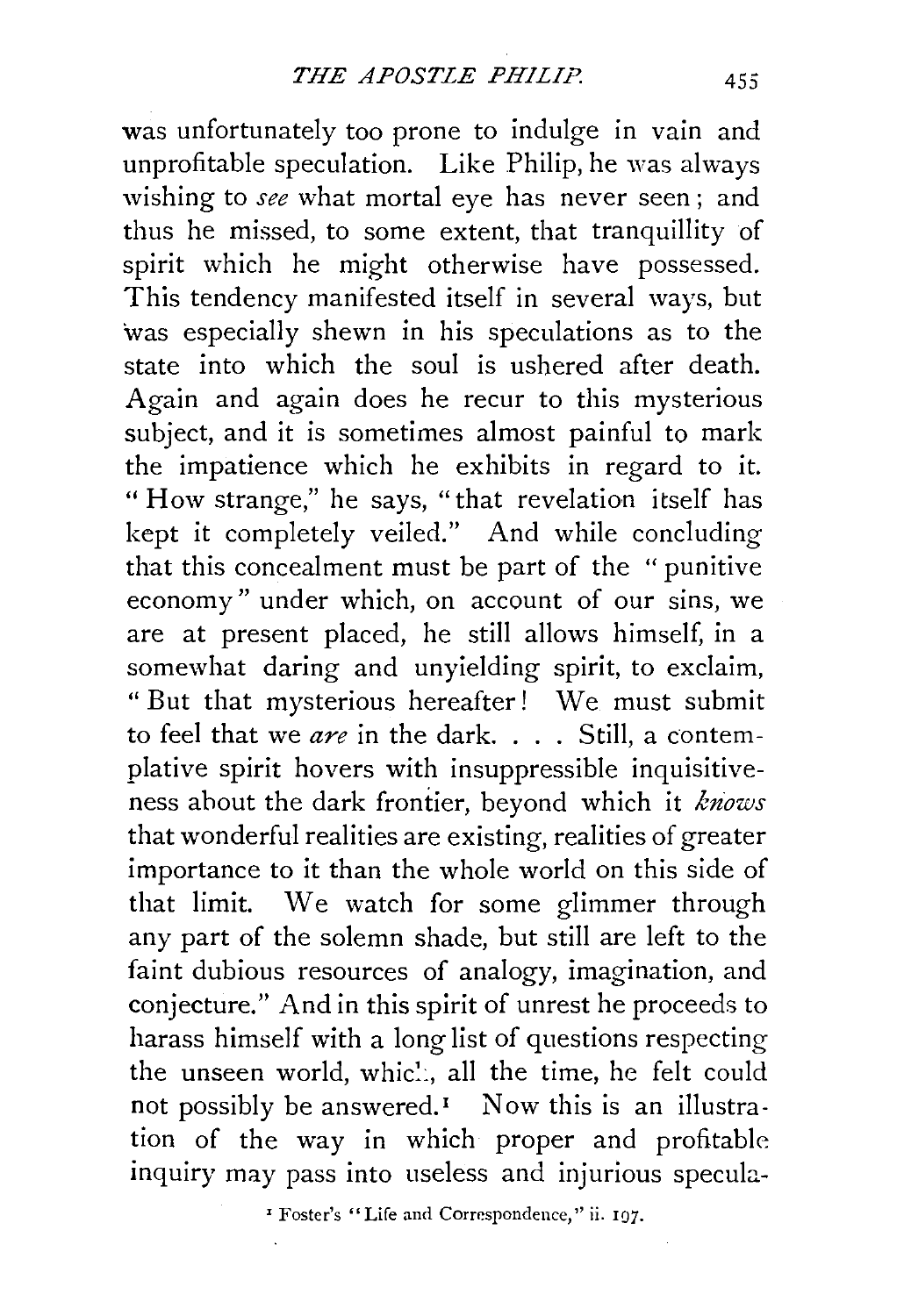tion. Such vain questionings tend to turn away the mind from that truth which *has* been graciously re· vealed to us, and from Him who is the living Truth, the Centre of all revelation, and the sole Author of peace and satisfaction to the soul. While Philip vexed himself with wishes for an apocalypse of the invisible Jehovah, he forgot that he was in the immediate presence of One who was "the brightness of the Father's glory, and the express image of his person." Hence the Saviour kindly but decisively rebuked the spirit which his disciple had displayed. In answer to Philip's eager cry, "Lord, shew us the Father, and it sufficeth us;" Jesus, we are told, said unto him, " Have I been so long time with you, and yet hast thou- not known me, Philip ? He that hath seen me hath seen the Father; and how sayest thou then, Shew us the Father?"

Precious words for all human generations! It is extremely difficult, or rather impossible, for us to form any idea of a pure impalpable Spirit. We may strive to think of such a Being, but the mind labours to no purpose in every such attempt. We feel that in spite of ourselves we are attributing an outward form to the object of our conception, or that, if we resolutely struggle against this, it is only to substitute for some corporeal representation entire and absolute vacuity. But here the statement of Christ comes to our aid, "He that hath seen *me* hath seen the *Father."* We are thus warranted, when we think of God, in conceiving of Him as revealed through Jesus Christ. And this furnishes something which the mind can grasp-a tangible outward reality which can be felt in thinking of the Almighty. Nature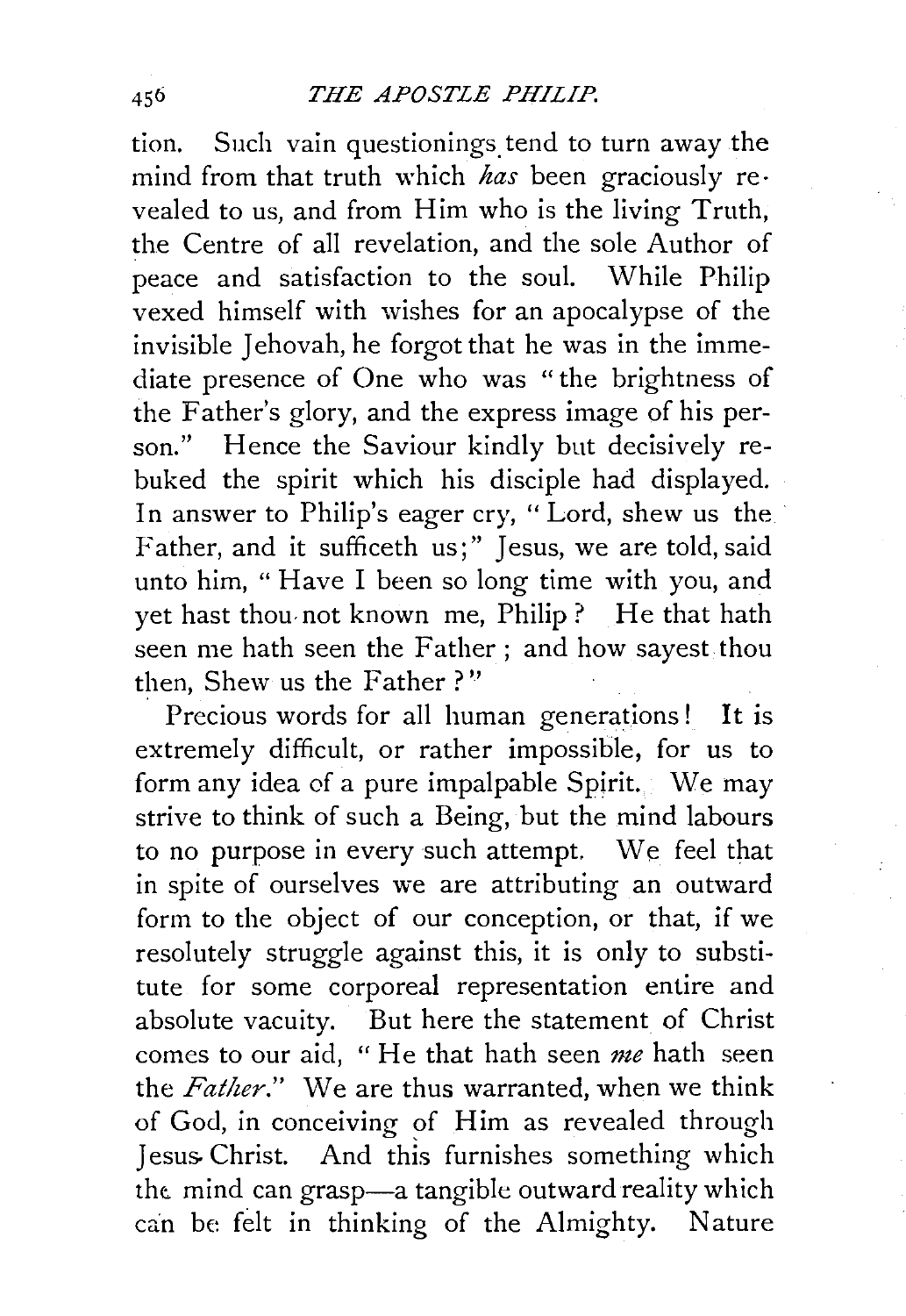always seems to hold a screen between us and her Author. No living form appears among the works of God to impart warmth and reality to the homage which we offer Him. We look at the towering mountain, and are awed by its majesty ; we contemplate the starry heavens, and are impressed with their grandeur; but still there is a veil between us and the great Being who called them into existence. They speak in no audible voice to give us a feeling of companionship ; they exhibit no living presence to draw forth our love and adoration. Except on some rare occasions, and these probably altogether unknown in the lives of multitudes, it is only a cold and distant and unsatisfying worship which is paid to the God of Nature, if thought of apart from the God of Revelation. But how different is the feeling when the Christ of Scripture rises up before us as a visible embodiment of the Divine perfections! We see Him a living presence by our side. We hear Him speaking words for our encouragement and guidance. His love breathes upon us in the many promises of the gospel ; his hand seems to touch us in the manifold miracles of mercy which He performs; and we cling to Him with that importunate and lively faith which will not let Him go except He bless us. Yes; "He that hath seen Christ hath seen the Father." The heathen may still bow before the altar of an "unknown God;" the philosopher may still perplex himself with endeavours to form some conception of the Great Supreme, whom, after all, he confesses to be incomprehensible: but the Christian bows with a deep sense of reality and satisfaction before the